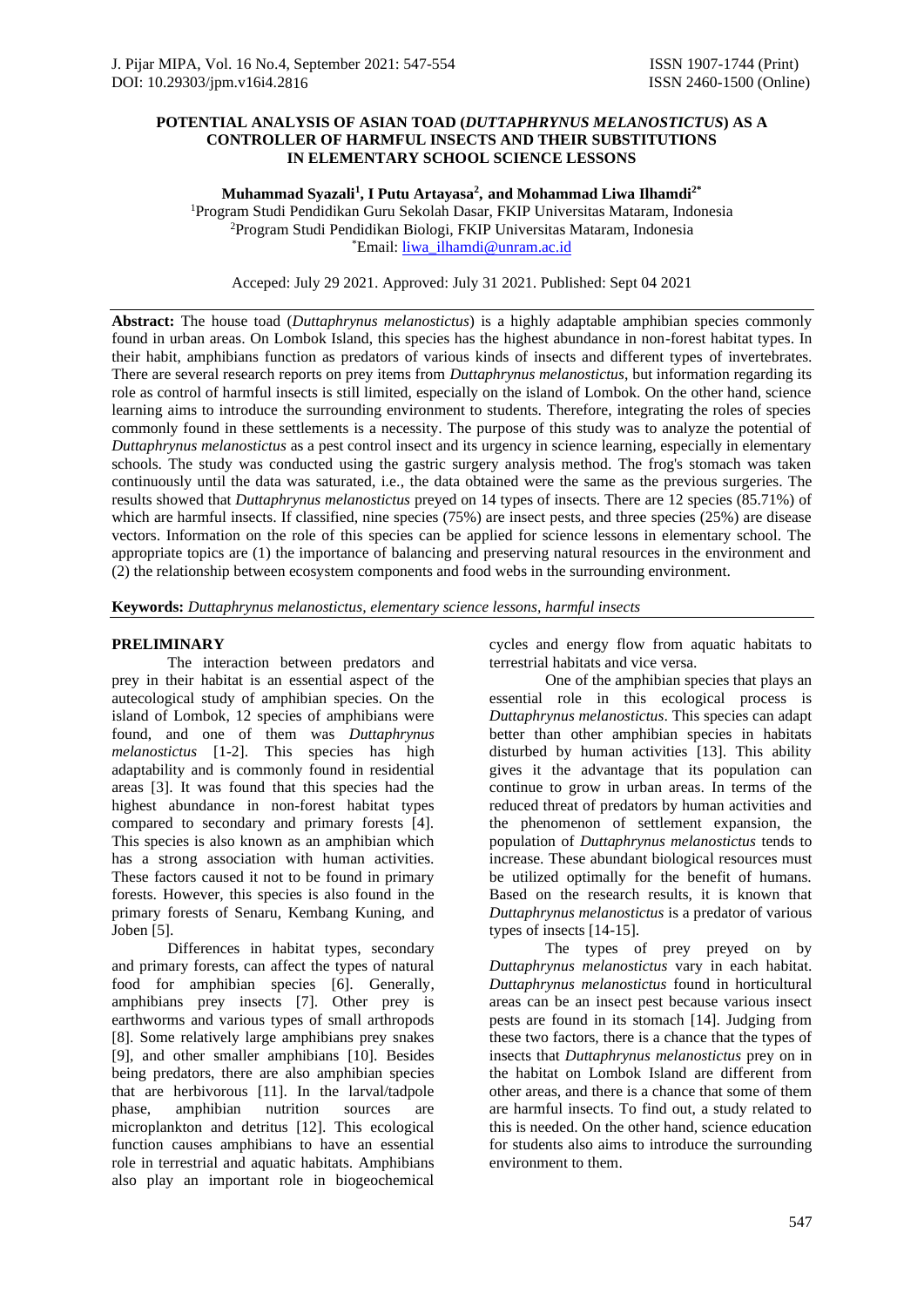Based on the elementary science curriculum, introducing students to their surroundings is expressed in content standards. Content standards are minimum competencies that students must master. Many essential competencies in knowledge and skill aspects must be mastered while studying in grades IV to grade VI [16]. Studies are needed to acquaint students with their environment, and the results are integrated into the science learning process. It has a positive impact, such as increased activity, learning outcomes, and students' scientific literacy [17-19].

The positive impact of integrating the research results is not directly proportional to its use in science lessons at school. When viewed from books, which are the main media in elementary schools, there are topics or subtopics of science unrelated to the environment around students—for example, the discussion about rare animals. In the results of the analysis of the fourth-grade book, it was also found that it had not optimally supported science learning through a scientific approach [20]. Several factors are causing it. Two of them are (1) limited information due to the limited quantity of research and (2) the integration of small research results into science lessons.

The low quantity and utilization of research results in science lessons impact amphibians not well known in Indonesia [21]. In Lombok, in particular, the number of studies that have been conducted is no more than ten. It consists of research for final projects such as undergraduate and postgraduate thesis and publications through journals and proceedings. At

the same time, the potential for information about amphibians to be integrated into science learning is quite large. One species with this potential is *Duttaphrynus melanostictus*, highly associated with human activities [13].

Based on these facts, we conducted a study to obtain data regarding the potential of *Duttaphrynus melanostictus* as a controller for harmful insects. This probability information will then be analyzed to be integrated into science lessons in elementary school. The benefits of the results of this study include (1) providing information about the types of insects that are natural food for *Duttaphrynus melanostictus* in their habitat, (2) a reference source to increase the quantity of amphibian research in Lombok, and (3) a source of information or teaching materials for educators such as elementary school teachers or science education lecturers in the Primary School Teacher Education Study Program.

# **RESEARCH METHODS**

#### **Study site**

The study was conducted in the village of Kekait, Gunungsari District, West Lombok Regency, NTB (Figure 1). Kekait Village can be reached for 20-30 minutes from Mataram City, the capital city of NTB Province. This village has agricultural areas such as rice fields and people's plantations. People use their yard to plant several types of cultivated plants such as chili, ornamental plants, vegetable plants, and fruit plants. The altitude of Kekait village ranges from 300 – 600 masl.



Figure 1. Study site.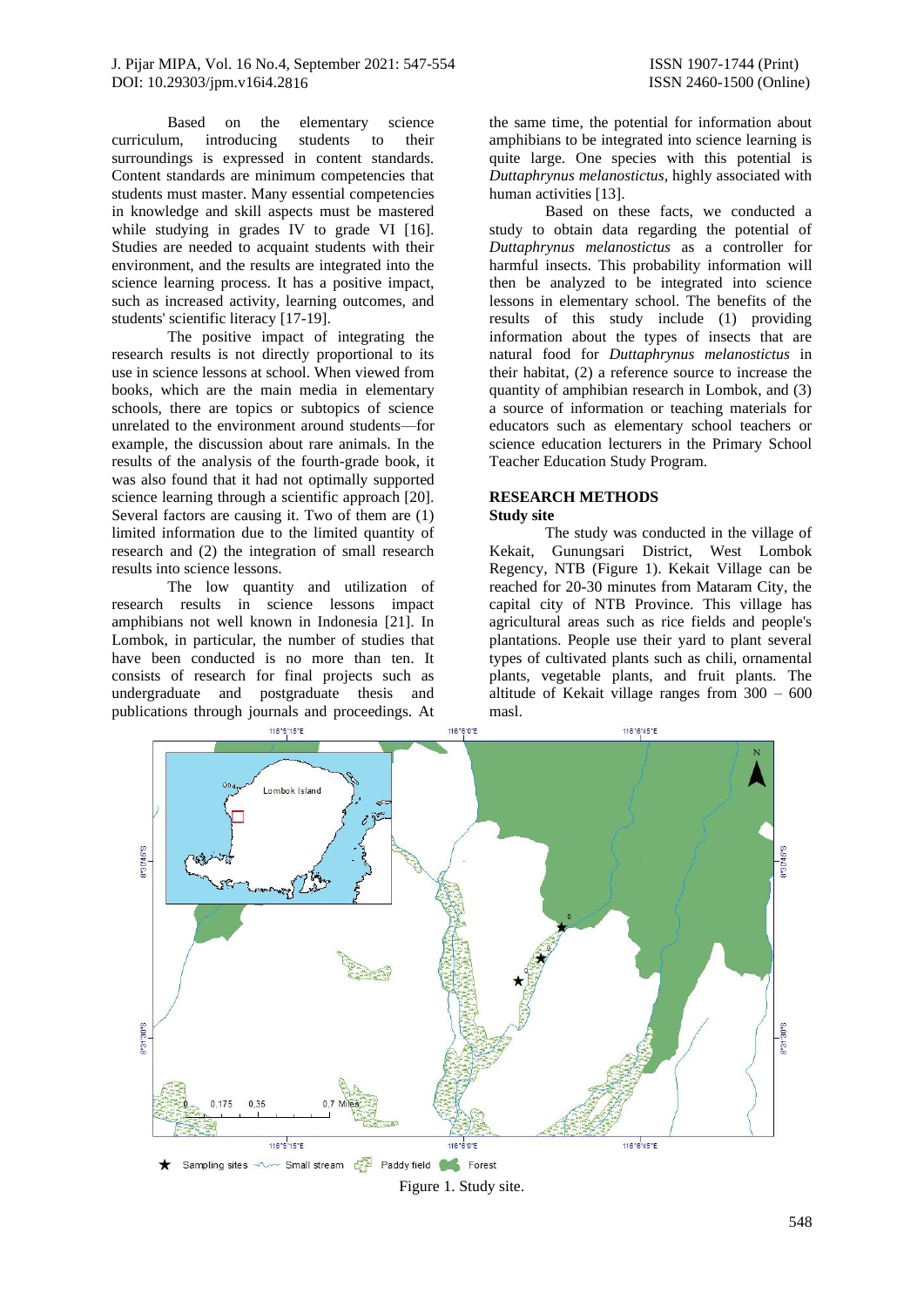| No. | Tools and materials         | <b>Functions</b>                                            |
|-----|-----------------------------|-------------------------------------------------------------|
|     | Torch                       | Lighting device when looking for house frogs in the field   |
|     | <b>Tissue</b>               | Place to drip some chloroform during anesthesia             |
| 3   | Chloroform                  | Drugged the caught frog                                     |
| 4   | injection                   | Inject alcohol into the frog's brain                        |
|     | <b>Scissors</b>             | Dissection of the frog's stomach and removal of the stomach |
| 6   | Glass bottle                | Frog stomach preservation                                   |
|     | 70% alcohol                 | Preserving frog stomachs before laboratory analysis         |
| 8   | Petri dish                  | Place to put the contents of the stomach to be analyzed     |
| 9   | Pipette                     | Transferring alcohol                                        |
| 10  | <b>Binocular Microscope</b> | Identification tool for insect morphology                   |

Table 1. Tools and materials used in the study and their functions.

#### **Tools and materials**

This study used several tools and materials (Table 1). In general, tools and materials are based on the needs in the field and laboratory.

#### **Specimen's handling**

The capture of house frogs is carried out in residential, agricultural, and plantation areas at 8.00 – 9.30 pm in the evening in GMT+8 time. Site selection is based on the habitat type of the house frog and is a valuable resource for the community. The selection of the capture time is based on the assumption that during the evening  $-8.00$  pm, the house frogs have received food. Between 8.00 – 9.30 pm, most of the food is not completely digested. Every frog caught, the stomach is taken and preserved using 70% alcohol before identifying the contents.

#### **Stomach content identification**

Insect identification was carried out under a stereomicroscope. All morphological characters were recorded to facilitate species determination. Determination of insect species refers to [22].

#### **Substitution in elementary science lessons**

The potential probability of house toads as harmful insect controllers in science education was measured in three stages. The first one is analyzing the elementary science curriculum. The analysis was conducted qualitatively on the content standards, basic competencies of aspects of knowledge, and skills for grades IV, V, and VI. The document reviewed at this stage is *Permendikbud* Number 37 of 2018. The results of this analysis are a number of potential basic competencies integrated with the results of research on the potential of house frogs as harmful insect controllers. The integration uses a comparative method as used by [23]. Secondly is the determination of the degree of relationship between research results and potential essential competencies. This process involves three lecturers of Science Education in providing an assessment of the size of the relationship.

### **RESULTS AND DISCUSSIONS**

Types of insects preyed on by *Duttaphrynus melanostictus* are 14; 12 types of which are harmful insects. If classified based on their roles for humans, the 12 types of harmful insects are divided into 2, pest insects and disease vector insects. Pest insects consist of 9 species, while disease vector insects are 3 (Figure 2). This potential helps humans in suppressing the population of their natural competitors. The existence of competitors is caused by the scope of the niche, both in terms of conditions and resources. In pests, the ecological niche that humans are in contact with is a food resource to obtain energy. Therefore, they are considered as harmful insects.

The interaction between humans and harmful insects is competition for the use of resources. Another interaction that can harm humans is parasitism. Ecologically, these interactions can reduce the abundance of both or one of the populations. Insects that use essential resources for humans are called pest insects. Pests themselves have been widely reported to cause disadvantages to farmers because of attacking cultivated plants. Some of them are *Spodoptera frugiperda* in Lampung and Bengkulu [24-25], *Spodoptera litura* in South Sulawesi, which caused damage and loss of three soybean varieties [26], and whitefly (*Aleurodicus dugesii* which attacks horticultural crops [27].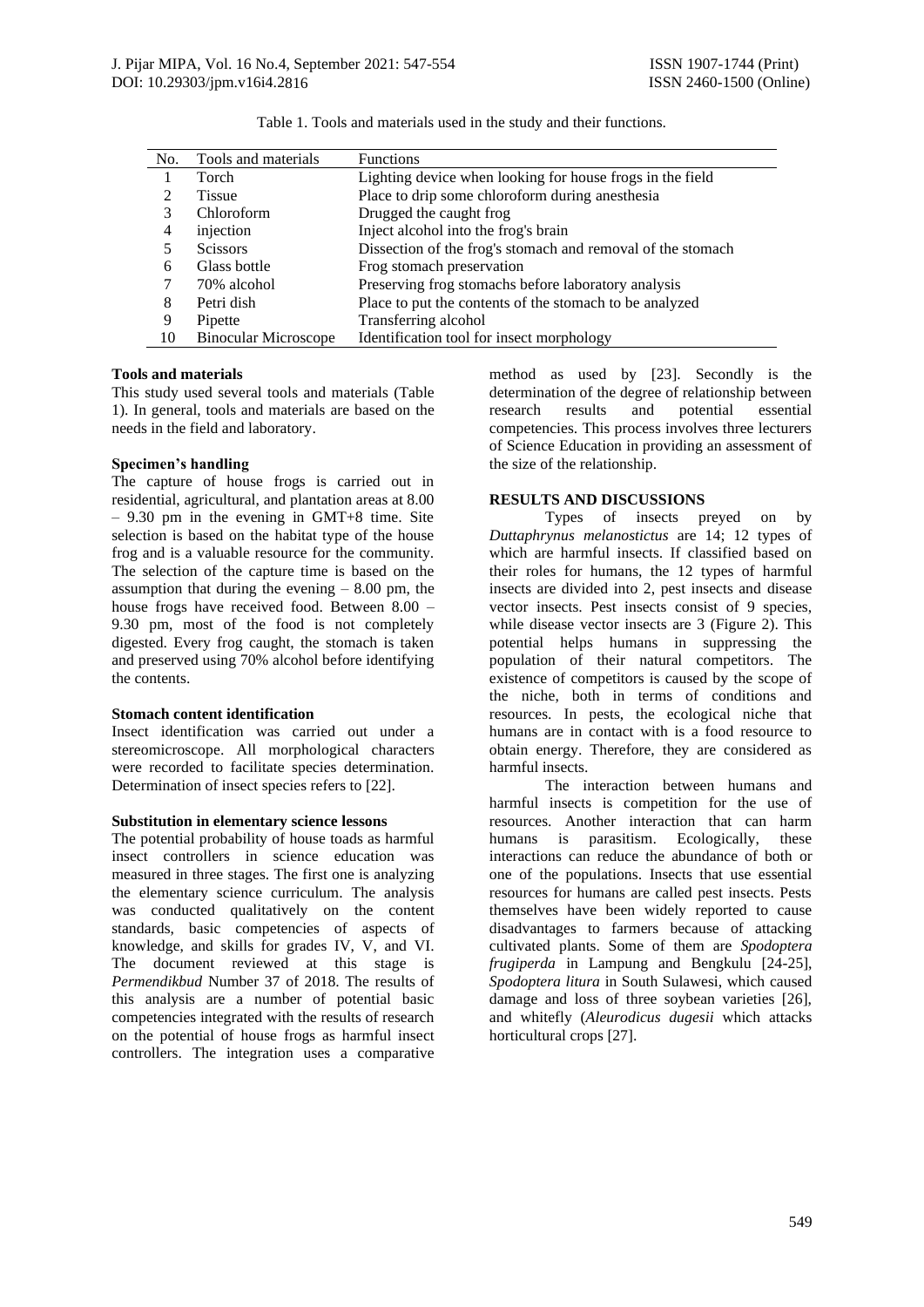

Figure 2. Composition of insect species preyed by *Duttaphrynus melanostictus*.

The harm caused by pest insects found in *Duttaphrynus melanostictus*'s stomach damages cultivated crops, stored food, and properties (Table 2). 5 species become pests in the house because they cause damages food supplies and wooden household furniture. The other four species are those in agricultural and plantation areas. The explosion of pest populations has reportedly caused great harm to humans [28]. In addition, its nature to use foodstuffs as a source of nutrients and stored energy causes these types of insects to harm. Similarly, it damages properties made of wood such as windows, doors, and sills.

On the other hand, the pathogens carried by disease vector insects consist of bacteria,

viruses, and parasitic worms (Table 3). Two of the three species of disease vector insects that become the natural prey of *Duttaphrynus melanostictus* - *Culex pipiens* and *Periplaneta americana* - are species commonly known by people. Both species are popular for their intrusive roles. Not only carrying pathogens but the presence of such insects is also identified with unhealthy environmental conditions. As a solution, not a few people use certain chemicals, which are proven to be not good for health if used continuously [29]. At the same time, *Formica rufa* is not very well known. This type of ant is rarely found in a house.

| N <sub>0</sub> | <b>Species Names</b>    | Harms Incurred                                      |
|----------------|-------------------------|-----------------------------------------------------|
|                | Minimum monomorium      | Spoiling stored food                                |
|                | Oecophylla smaragdina   | Rolling leaves                                      |
|                | Atta cephalotes         | Spoiling stored food                                |
| 4              | Melophorus bagoti       | Spoiling stored food                                |
|                | Reticulitermes flapives | Damaging furniture made of wood                     |
| 6              | Acheta domestica        | Eating plant roots                                  |
|                | Gryllotalpa orientalis  | Eating plant roots                                  |
| 8              | Gonocephalum depresum   | Pests of gogo rice, coffee, sugar cane and potatoes |
| 9              | Cryptorhynchus lapathi  | Damaging flowers and cotton fruit                   |

### Table 2. Types of pest insects and harms incurred

|  |  |  |  | Table 3. Vector disease insects, pathogens, and harms incurred |  |  |  |
|--|--|--|--|----------------------------------------------------------------|--|--|--|
|--|--|--|--|----------------------------------------------------------------|--|--|--|

| N <sub>0</sub> | Types of Insects      | Pathogen                           | Diseases Caused                                  |
|----------------|-----------------------|------------------------------------|--------------------------------------------------|
|                | Culex pipiens         | Virus                              | Japanese encephalitis, meningitis, urticarial    |
|                | Periplaneta americana | Streptococcus,<br>Salmonella, worm | Dysentery, diarrhea, cholera, hepatitis A, polio |
|                | Formica rufa          | <b>CBPV</b>                        | paralyzed                                        |

As *herpetofauna* that makes pest insects and disease vector insects a prey, *Duttaphrynus melanostictus* can be used as a natural pesticide.

The need for natural pesticides occurs because synthetic pesticides are harmful to the environment [30]. Damages of abiotic ecosystem components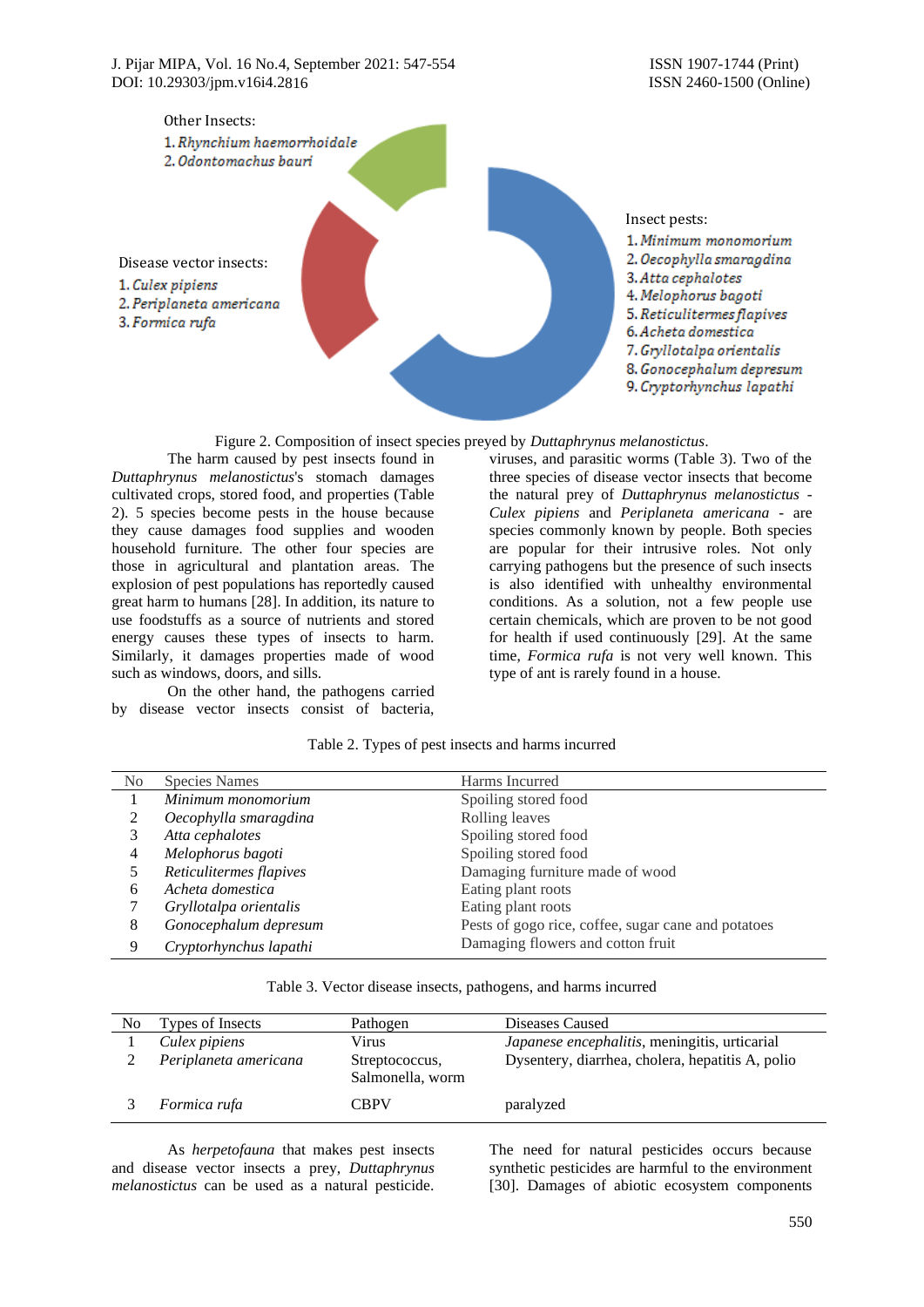lead to a decrease in biodiversity. The use of synthetic pesticides also drastically decreases predator populations and triggers an explosion of specific pest populations. The use of insect poison in a house has been reported to cause deterioration of human health [31].

Judging from the ecological functions that are directly beneficial to humans, *Duttaphrynus melanostictus* needs to be conserved. Some of the actions that implement this activity include (1) not destroying the habitat and (2) not hunting & killing *Duttaphrynus melanostictus*. Conservation itself will be more effective and efficient if the community is aware of the importance of this effort. This awareness can have a positive impact on the quantity and quality of action in their respective neighborhoods. One of the efforts that can be done to increase public awareness is to introduce as early as possible the role of *Duttaphrynus melanostictus* in the environment. For example, through science lessons to students who are still in elementary school.

*Melanostictus* as a pest control agent could be substituted for science lessons at the elementary school level. This concept can be substituted into 12 potential basic competencies and 6 topics (Table 4). The twelve basic competencies consist of 6 related to knowledge aspects and 6 skill aspects. The basic competencies are distributed in grade IV (6 basic competencies), grade V (4 basic competencies), and grade VI (2 basic competencies) of elementary school. Of the FGD result, it is known that the most suitable topics to be substituted are basic competencies 3.5 and basic competencies 4.5, "relationships between ecosystem components and food webs in the surrounding environment". The topics that are also appropriate are basic competencies 3.8 and basic competencies 4.8, "the importance of efforts to balance and preserve natural resources in the environment".

The topic "relationships between ecosystem components and food webs in the surrounding environment" consists of two subtopics: (1) relationships between ecosystem components in the surrounding environment and (2) food webs in the surrounding environment. The potential concept of *Duttaphrynus melanostictus* as a pest control agent can be substituted through these 2 subtopics. From the concept, which is an aspect of the science product, it is known that *Duttaphrynus melanostictus* is one of the components that set the ecosystem of the surrounding environment because it is generally found in residential areas [3], in habitats with types of ecosystems disturbed by humans such as rice fields, gardens, and secondary forests. This species is most abundant in non-forest habitat types on Lombok Island compared to secondary and primary forests [4].

| Table 4. Basic competencies can be substituted for the potential concept of Duttaphrynus melanostictus as a pest |
|------------------------------------------------------------------------------------------------------------------|
| control insect.                                                                                                  |

| N <sub>0</sub> | KD.       | Elementary Science topic                                   | Level of<br>Conformity | Category       |
|----------------|-----------|------------------------------------------------------------|------------------------|----------------|
| Grade IV       |           |                                                            |                        |                |
|                | $KD$ 3.1; | The relationship between form and function of body         | 1                      | Very low       |
|                | KD 4.1    | parts in animals and plants                                |                        |                |
| $\mathcal{L}$  | KD 3.2;   | The life cycle of several types of living things and their | 1                      | Very low       |
|                | KD 4.2    | association with conservation efforts                      |                        |                |
| $\mathcal{E}$  | KD 3.8;   | The importance of balancing and preserving natural         | 4                      | High           |
|                | KD 4.8    | resources in the environment                               |                        |                |
| Grade V        |           |                                                            |                        |                |
| 4              | $KD$ 3.3: | Digestive organs and their functions in animals and        | 3                      | Average/Enough |
|                | KD 4.3    | humans and how to maintain the health of human             |                        |                |
|                |           | digestive organs                                           |                        |                |
| 5              | $KD$ 3.5; | Relationships between ecosystem components and food        | 5                      | Very high      |
|                | KD 4.5    | webs in the surrounding environment                        |                        |                |
| Grade VI       |           |                                                            |                        |                |
| 6              | $KD$ 3.3; | How living things adapt to their environment               | 2                      | Low            |
|                | KD 4.3    |                                                            |                        |                |

As an ecosystem component, *Duttaphrynus melanostictus* performs predation interactions with various insects because it utilizes biotic components as a source of nutrition and energy. There are several species compositions of prey insects, in contrast to previous findings [14- 15]. These facts indicate that (1) this species can utilize more insect species than previously known,

(2) high adaptation in utilizing various types of feed resources for survival in various types of habitats, and (3) natural food of *Duttaphrynus melanostictus* is predominated by insects, like other amphibian species [32]. The interaction with these insects can be substituted into a subtopic discussion of the relationship between ecosystem components.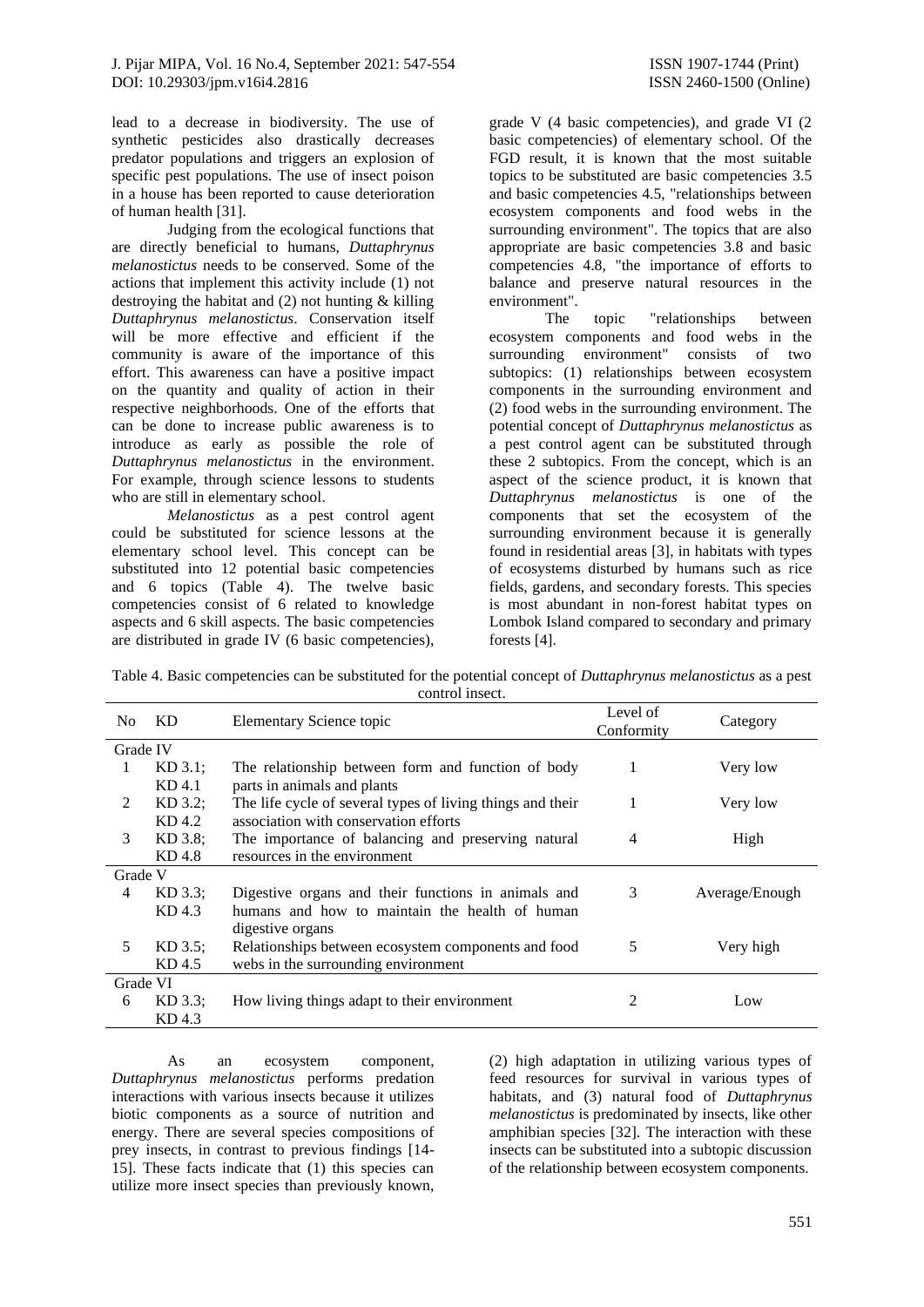Its relationship in the form of predation with insects involves the transfer of matter and energy, so this concept can also be substituted into the subtopic of food webs in the surrounding environment. After the matter and energy moved to *Duttaphrynus melanostictus* from its prey, naturally, some of the matter and energy returned to nature through the processes of respiration, parasitism, and decomposition. The natural predators of these amphibians are not certainly known, and they possibly do not exist because they can produce strong toxic substances [33]. However, predators include dragonfly larvae [34] and fisheating spiders [35]. It causes this species to have an important role as a medium that connects aquatic and terrestrial habitats.

Adult individuals of Duttaphrynus melanostictus are terrestrial-based on the substrates' analysis for their activities [5]. As a species in which various insects are found in its stomach, Duttaphrynus melanostictus is an ecosystem component that maintains the balance of the surrounding environment. Its function as an agent of density-dependent factors can prevent the population explosion of various types of insects that become their prey. Insect preyed upon species are predominated by harmful insects, making them a biological resource that requires genuine conservation efforts and actions. From this point of view, of course, it can be transferred through science lessons on the topic "The importance of balancing and preserving natural resources in the environment".

The substitution of science products from the research results of *Duttaphrynus melanostictus* itself can realize one of the goals of science learning; introduce the surrounding environment to students in elementary school. This substitution in the future will produce common knowledge among the community, and it is hoped that it can increase mutual awareness of the importance of conservation efforts. In school learning, the use of the surrounding environment can increase the science learning activities of elementary school students [17]. Learning that utilizes the surrounding environment can also improve learning outcomes on organism interaction topics [18] and enhance student literacy [19]. The surrounding environment can be a learning resource, and science learning laboratory [36-38].

### **CONCLUSION**

This study succeeded in revealing that the house frog (*Duttaphrynus melanostictus*) has the potential as a density-dependent factor for various types of harmful insects. These destructive insects are insect pests and disease vector insects. This science product can be substituted into science lessons for students at the elementary level. Appropriate topics are (1) the importance of balancing and preserving natural resources and (2) the relationship between ecosystem components and food webs in the surrounding environment.

## **REFERENCES**

- [1] Monk, K. A., De Fretes, Y., & Reksodiharjo-Lilley, G. (2000). *Ekologi Nusa Tenggara dan Maluku*. Jakarta: Prenhallindo.
- [2] Syazali, M., Idrus, A. Al, & Hadiprayitno, G. (2016). Kekayaan spesies amfibi di Pulau Lombok, Indonesia. *Proceeding Biology Education Conference*, *13*(1), 730–735.
- [3] Moore, M., Francois, J., Niaina, S., & Edmonds, D. (2015). The new toad in town: Distribution of the Asian toad, Duttaphrynus melanostictus, in the Toamasina area of eastern Madagascar Invasive species are among the greatest threats to biodiversity and of utmost concern to conservationists. *Tropical Conservation Science*, *8*(2), 440–455.
- [4] Syazali, M., Idrus, A. Al, & Hadiprayitno, G. (2019). Habitat characteristic and conservation of amphibians in Lombok Island. *Biota: Jurnal Biologi Dan Pendidikan Biologi*, *12*(2), 98– 107. https://doi.org/10.20414/jb.v12i2.210
- [5] Septian, I. G. N. (2016). *Keanekaragaman Amphibia (Ordo Anura) dan Preferensi Makanan Dua Spesies Limnonectes (L. kadarsani dan L. dammermani) di Taman Nasional Gunung Rinjani Lombok*. Institut Pertanian Bogor.
- [6] Caldas, F. L. S., da Silva, B. D., dos Santos, R. A., de-Carvalho, C. B., Santana, D. O., Gomes, F. F. A., & Faria, R. G. (2016). Autoecology of Phyllomedusa nordestina (Anura: Hylidae) in areas of the Caatinga and Atlantic Forest in the State of Sergipe, Brazil. *North-Western Journal of Zoology*, *12*(2), 271–285.
- [7] Sarathchandra, R. B. L. R., Vandercone, R. P. G., & Ukuwela, K. D. B. (2016). Some aspects of dietary ecology of a community of amphibians in the Mihinthale Sanctuary, North Central province, Sri Lanka. *Proceedings of the Third Undergraduate Research Symposium on Zoology & Environmental Management*.
- [8] Norval, G., Huang, S., Mao, J., Goldberg, S. R., & Yang, Y.-J. (2014). Notes on the diets of five amphibian species from Southwestern Taiwan. *ALYTES: International Journal of Batrachology*, *30*, 69–77.
- [9] Shea, M. O., Kathriner, A., Mecke, S., Sanchez, C., & Kaiser, H. (2013). 'Fantastic Voyage': a live blindsnake (Ramphotyphlops braminus) journeys through the gastrointestinal system of a toad (Duttaphrynus melanostictus). *Herpetology Notes*, *6*, 467–470.
- [10] Measey, G. J., Vimercati, G., De Villiers, F. A., Mokhatla, M. M., Davies, S. J., Edwards, S., & Altwegg, R. (2015). Frog eat frog: exploring variables influencing anurophagy.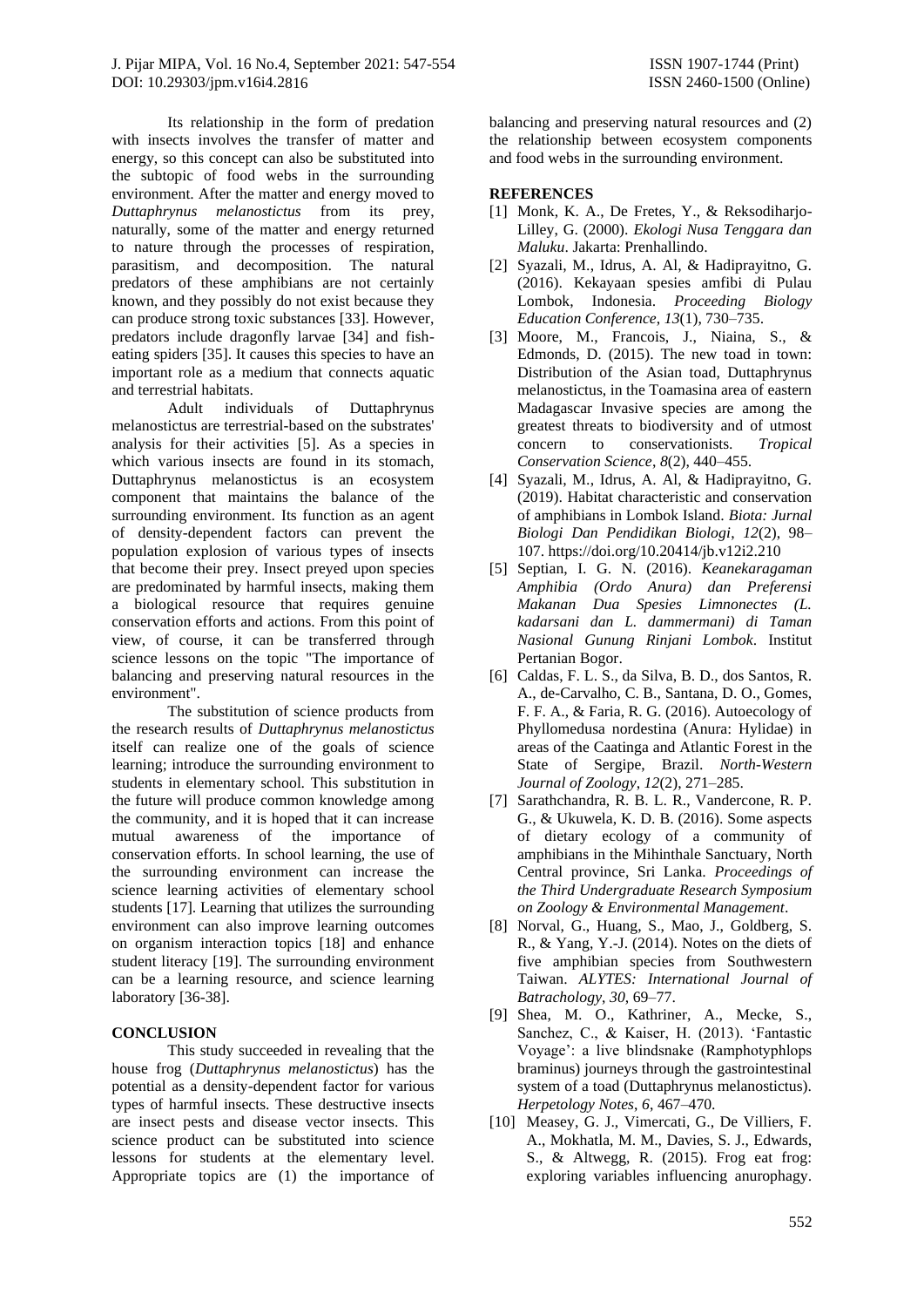J. Pijar MIPA, Vol. 16 No.4, September 2021: 547-554 ISSN 1907-1744 (Print) DOI: [10.29303/jpm.v16i4.2816](http://dx.doi.org/10.29303/jpm.v16i4.2816) ISSN 2460-1500 (Online)

PeerJ, 3, e1204.

- [11] da Silva, H. R., & de Britto-Pereira, M. C. (2006). How much fruit do fruit-eating frogs eat? An investigation on the diet of Xenohyla truncata (Lissamphibia: Anura: Hylidae). *Journal of Zoology*, *270*, 692–698.
- [12] Babini, S., Martina, L. C., Luque, E., Gari, N., Salas, N., & Martino, A. L. (2017). Anuran larvae diet from agroecosystem's ponds: environmental quality and implications for their populations. *Journal of Limnology, 76*(1): 137-147.
- [13] Licata, F., Andreone, F., Freeman, K., Rabesihanaka, S., Robsomanitrandrasana, E., Reardon, J. T., & Crottini, A. (2020). The Asian Toad (Duttaphrynus melanostictus) in Madagascar: A Report of an Ongoing Invasion. In Problematic Wildlife II (pp. 617- 638). Springer, Cham.
- [14] Döring, B., Mecke, S., Kieckbusch, M., O'Shea, M., & Kaiser, H. (2017). Food spectrum analysis of the Asian toad, *Duttaphrynus melanostictus* (Schneider, 1799)(Anura: Bufonidae), from Timor Island, Wallacea. *Journal of Natural History*, 51(11- 12), 607-623.
- [15] Jhon, A. H., Jumilawaty, E., & Girsang, A. A. (2018). Food preferences of anuran species in horticultural lands, Doulu village, Karo regency, North Sumatera. *IOP Conference Sieries: Journal of Physics*, *1116*, 1–6. https://doi.org/10.1088/1742- 6596/1116/5/052034.
- [16] Permendikbud. (2018). *Permendikbud RI Nomor 37 Tahun 2018 tentang Perubahan atas Peraturan Menteri Pendidikan dan Kebudayaan Nomor 24 Tahun 2016 tentang Kompetensi Inti dan Kompetensi Dasar Pelajaran pada Kurikumlum 2013 pada Pendidikan Dasar dan Pendidikan Menengah* (No. 37). Salinan Permendikbud.
- [17] Kurniawati, A., & Mawardini, A. (2017). Implementasi Pembelajaran berbasis Pemanfaatan Lingkungan Sekitar untuk Meningkatkan Aktivitas Belajar IPA SD. *Indonesian Journal of Primary Education*, 1(2), 39-50.
- [18] Nuraini, N., Ridhwan, M., & Azwir, A. (2020). Pengaruh pemanfaatan lingkungan sekolah terhadap peningkatan hasil belajar siswa pada materi ajar interaksi makhluk hidup dengan lingkungan di smp negeri 2 mesjid raya kabupaten aceh besar. *Jurnal Biology Education, 8*(2): 74-81.
- [19] Kristyowati, R., & Purwanto, A. (2019). Pembelajaran literasi sains melalui pemanfaatan lingkungan. *Scholaria: Jurnal Pendidikan Dan Kebudayaan, 9*(2), 183-191.
- [20] Limiansih, K. (2016). Analisis buku: Apakah kegiatan di buku siswa kelas iv sd kurikulum

2013 telah mendukung pembelajaran IPA dengan pendekatan saintifik?. In Prosiding Seminar Nasional Inovasi Pendidikan.

- [21] Iskandar, D. T., & Erdelen, W. R. (2006). Conservation of amphibians and reptiles in Indonesia: issues and problems. *Amphibian and reptile Conservation*, *4*(1), 60-87.
- [22] Borror, D. J., Triplehon, C.A., and Johnson, N. F. (1992). Pengenalan Pelajaran Serangga (Yogayakarta: Gadjah Mada University Press) Edisi Keenam.
- [23] Sulaeman, N. F., Nuryadin, A., Widyastuti, R., & Subagiyo, L. (2020). Air Quality Index and the Urgency of Environmental Education in Kalimantan. Jurnal Pendidikan IPA Indonesia, 9(3), 371-383.
- [24] Trisyono, Y. A., Suputa, S., Aryuwandari, V. E. F., Hartaman, M., & Jumari, J. (2019). Occurrence of heavy Infestation by the fall armyworm Spodoptera frugiperda, a new alien invasive pest, in corn Lampung Indonesia. *Jurnal Perlindungan Tanaman Indonesia*, *23*(1), 156-160.
- [25] Zarkani, A., Wibowo, R. H., & Sipriyadi, S. (2020). New invasive pest, Spodoptera<br>frugiperda (JE Smith)(Lepidoptera: frugiperda (JE Smith)(Lepidoptera: Noctuidae) attacking corns in Bengkulu, Indonesia. *Serangga*, *25*(1).
- [26] Fattah, A., Sjam, S., Diana Daud, I., Sartika Dewi, V., & Ilyas, A. (2020). Impact of armyworm *Spodoptera litura* (Lepidoptera: Noctuidae) attack: Damage and loss of yield of three soybean varieties in South Sulawesi, Indonesia. *Journal of Crop Protection*, *9*(3), 483-495.
- [27] Hidayat, P., Maryana, E., Kusumah, Y. M., & Nurulaila, L. (2020, March). Host range and population density of the giant whitefly Aleurodicus dugesii Cockerell (Hemiptera: Aleyrodidae) on horticultural crops in Cipanas-Cianjur, West Java, Indonesia. *In IOP Conference Series: Earth and Environmental Science* (Vol. 468, No. 1, p. 012008). IOP Publishing.
- [28] Perhimpunan Entomologi Indonesia. (2017). *Ledakan Hama atau yang Dikenal dengan Outbreak*. Diakses dari [https://pei](https://pei-pusat.org/berita/14/ledakan-hama-atau-biasa-dikenal-dengan.html)[pusat.org/berita/14/ledakan-hama-atau-biasa](https://pei-pusat.org/berita/14/ledakan-hama-atau-biasa-dikenal-dengan.html)[dikenal-dengan.html](https://pei-pusat.org/berita/14/ledakan-hama-atau-biasa-dikenal-dengan.html) pada tanggal 20 Juni 2021.
- [29] Rahmalia, D. (2017). Penggunaan dan Bahaya Insektisida Rumah Tangga di Kelurahan Meranti Pandak Kecamatan Rumbai Pesisir Kota Pekanbaru. JUKMAS: Jurnal Untuk Masyarakat Sehat, 1(1), 69-75.
- [30] Fuad, M. M., Junaidi, A. B., Habibah, A., Hamzah, J., Toriman, M. E., Lyndon, N., ... & Azima, A. M. (2012). The impact of pesticides on paddy farmers and ecosystem. Advances in Natural and Applied Sciences,